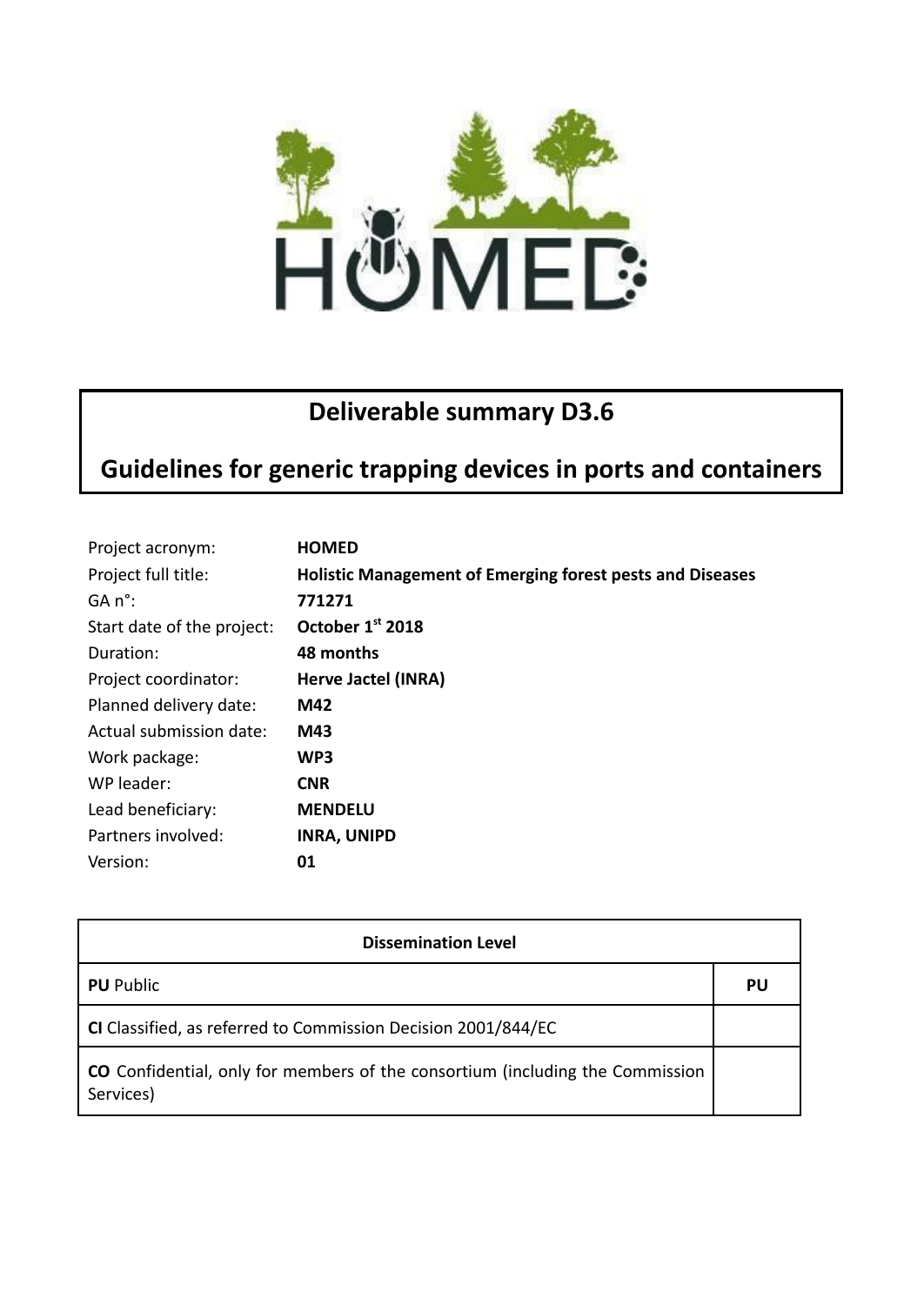



## **1. Summary**

### **Objectives**:

This report summarises the results of research activities intended to develop generic trapping devices for non-native forest pests in ports and containers.

\_\_\_\_\_\_\_\_\_\_\_\_\_\_\_\_\_\_\_\_\_\_\_\_\_\_\_\_\_\_\_\_\_\_\_\_\_\_\_\_\_\_\_\_\_\_\_\_\_\_\_\_\_\_\_\_\_\_\_\_\_\_\_\_\_\_\_\_\_\_\_\_\_\_\_\_\_\_\_\_\_\_\_\_\_\_\_

- At first, we aimed at testing the effective genericity of lures previously developed for cerambycidae in Europe to catch related insect species on various continents, and thus allowing us to define a list of species susceptible to being trapped at arrival in Europe when using such lures.
- Secondly, we intended to test the effectiveness of the deployment in ports and their surroundings of a network of black and green traps baited with such lures for early detection of non-native xylophagous species at arrival.
- Thirdly, we developed a sticky-light trap for the generic surveillance of hitchhiker insects transported inside containers during shipment. The aims of this research were to:
	- Verify if light could be an effective broad-spectrum attractant for different insect species belonging to different orders
	- Verify if the status of the container (i.e., if the container is empty or loaded) affects the catching performance of the trap
	- Study the optimal trap number per container to maximise captures
	- Improve the catching performances of the trap by testing different light colours (i.e., wavelengths) and testing the addition of a stronger entomological glue and an insecticide on the sticky cards

#### **Rationale**:

Insects are one of the most successful groups of invasive species in the world and the number of new introductions is increasing worldwide. In Europe, the number of new species introduced annually is also increasing exponentially. Biological invasions of insects are mainly and positively affected by the increase in speed and volume of international trade. In addition, present invaders include a large proportion of "emerging", "unknown" species, which have never been found outside of their native range, and often have never been considered pests in their native area ("unknown unknowns"). These new arrivals likely result from new trade routes, new pathways including ornamental and horticultural trade, and changing climatic conditions. Containers on ships carry about 90% of global trade: with such a large volume of commodities transported in containers all around the world, even minimal percentages of container contamination can represent a serious risk of introductions of new alien pests. Given the wide variety of alien insects that can easily be introduced in new areas through international trade and the gaps occurring in border phytosanitary controls, new early-detection tools helping inspectors' surveillance are badly needed.

Significant progress in the chemistry of cerambycid pheromones in recent years allowed to define more than 400 sex- and aggregation-sex pheromones so far, but also showed that most of these pheromones are well-conserved at global level for a number of genera and even tribes of cerambycids. Thus, it made it possible to define lures with generic attractiveness for native and non-native species when combining these pheromones to enhance the trapping scope. Based on previous works, a blend mixing 8 cerambycid pheromones was built up with the following rationale: if a species is regularly trapped in numbers by the blend on a continent, higher is the probability to detect it at arrival on other continents, and if the blend